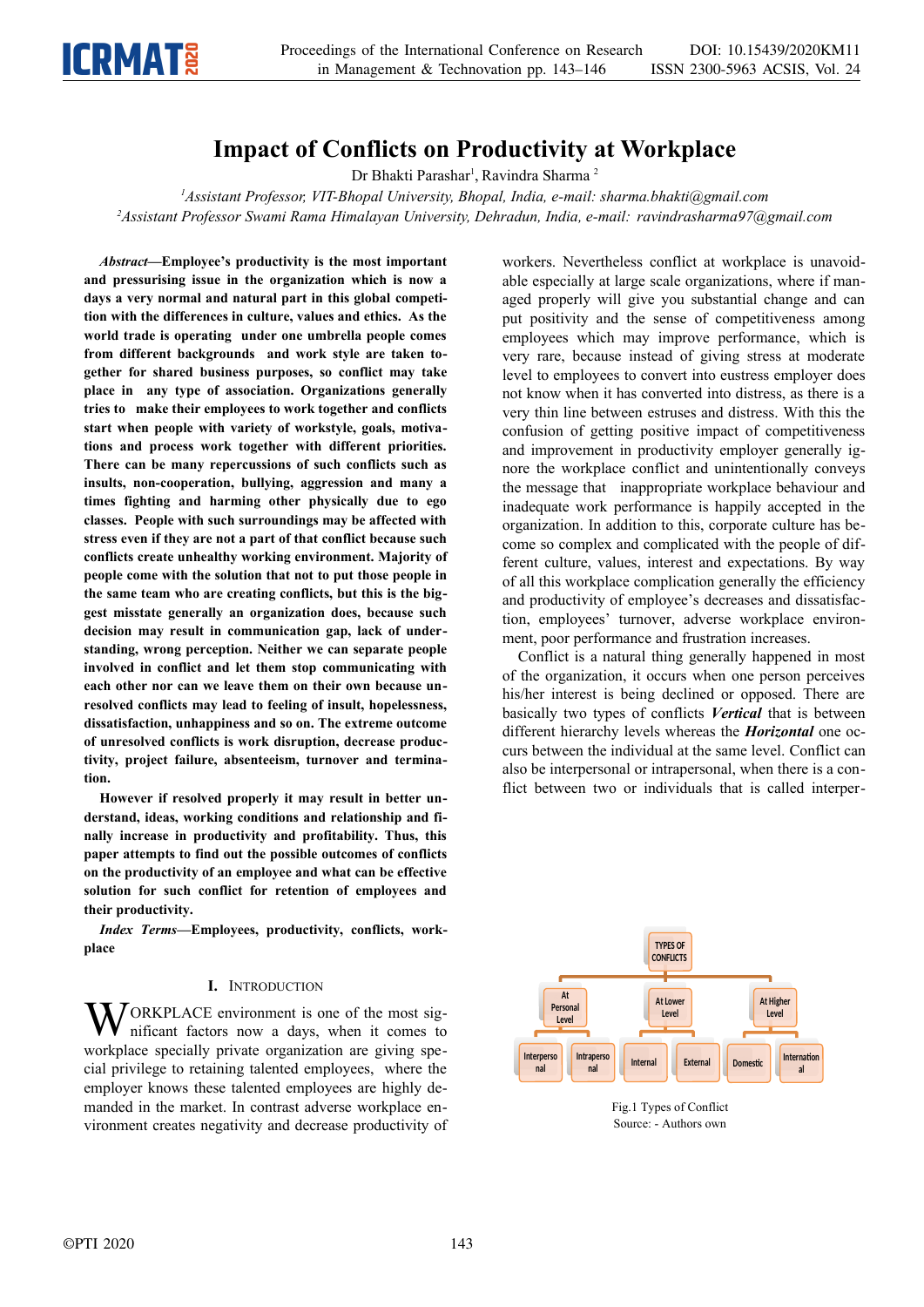sonal and when it arises between one or two groups then that will be considered as intra-personal conflict. It may be internal or external and it may be at micro level or macro level. An internal conflict happens within the organizational people and external one takes place with the people or group outside the company. Similarly, a micro level or conflict at national level can be described when conflict arises with the people who resides within the domestic territory of the country, but when this conflict extended and reaches to international front or with foreign country people it will be called macro-level conflict or international conflict.

The above graph summarises the types of conflicts, where the conflicts start from interpersonal level and extended to international level if it is a multinational organization dealing with other countries as well.

Nowadays, business particularly a large scale one tries to hire people not with only good intelligent quotient but with emotional quotient as well. Since all organizational people knows very well the conflict very soon leads to non-productivity, negatively affect the performance of team, defame and ultimately loss to the company or may result to shut down.

 Instead of giving distress, depression, frustration, loss of interest, hypertensive diseases to the employees due to ignorance of conflict at workplace which leads to the ultimate loss to the organization, one should look after the solution to get rid of such conflicts.

## II. REVIEW OF LITERATURE

**Knippen and Green(1999)** says that the best possible way to tackle conflicts empirically is that one should follow six process that explains the conflict situation to others, asking the other party how he look into the conflict situation, reacting in the manner the other party looks into this situation. Combining these two and deciding how to resolve this problem of conflict and making commitment to resolve by summarizing action taken by each party to solve it and promising to be committed in future to continue resolving it which might arise.

**Moore (2007)** has correlated employee's performance with the performance criteria that has a set of standard for employees behaviour at workplace which include more of how an employee does the work than that of what is the employee's work Workers are evaluated on the basis of how good they are at their job measured with certain set of standards fixed by the employer. Performance of employees is basically related to the performance appraisal to compare employee's goal achievement with the set of standards.

Dontigney (2012) also favours that conflict may decline trust on the employer by employees that can slow or stop progress of project implementation, loss of trust and slow progress can be the negative impact .Consequently, customer dissatisfaction, failure in completing deadlines

for delivering goods and services, fall in service quality will be ultimate outcome.

**Rana, G., Sharma, R. (2017),** organization culture play pivot role in managing conflict situation in an effective way in the organization**.** 

**Kelly (2012)** opined that there is a need to acknowledge organisational conflicts and its existence along with opening the options for systematic solutions by business leaders. An adaptable organization should be encouraged which can copes efficiently with the dynamism in modern business. This is the most contemporary, functional view which treats organizational conflict as positive and productive force.

**Sharma (2019)** postulated that engaged employee are less involved in organizational conflict. Therefore organizations should ensure proper engagement of employees in workplace.

**Rana (2017).** Organizations have adopt multiple approaches to deal with workplace conflict. Efficient management control can also prove important in dealing with workplace conflict.

**Olu OJO& Adensubomi Dupe Abolade (2014)** emphasised on the trailing and retraining of the employees in the field of conflict management which will help to create a healthy working environment. For that efficient and effective communication should always be there between all the employees at all level. It's the responsibility of management to make such policies which can ensure people that the conflict which occurs within the organization will be resolve with a fast pace.

**Bellet, Clement and De Neve, Jan-Emmanuel and Ward, George (2019)** analysed that employee's happiness is most important and more closely related to sales, there are so many extensive margins of happiness the frequency of workforce supply like attendance and breaktaking. The study concluded that if the employees at workplace are happy their productivity and efficiency will be more.

**Rana G., Sharma R., Goel A.K. (2019),** Effective conflict resolution mechanism in the organization improved business performance.

**Rasool Faiz Samma, Maqbool Rashid, Samma Madeeha, Zhao Yan and Amna Anjum (2019)** determined how an unhealthy toxic environment at workplace can directly and indirectly influence the employees productivity and may go to the extent of depression ,toxic workplace environment is inversely proportion to workers productivity because of multiple reasons like harassment, bullying, ostracism and incivility, all are the consequences of severe conflicts at workplace and due to which repercussion like insomnia, more absenteeism, social dysfunction, headaches, heart related health issues like blood pressure and diabetes are obvious.

**Rana, G. and Sharma, R. (2019),** said technology helps in minimizing work related conflicts as through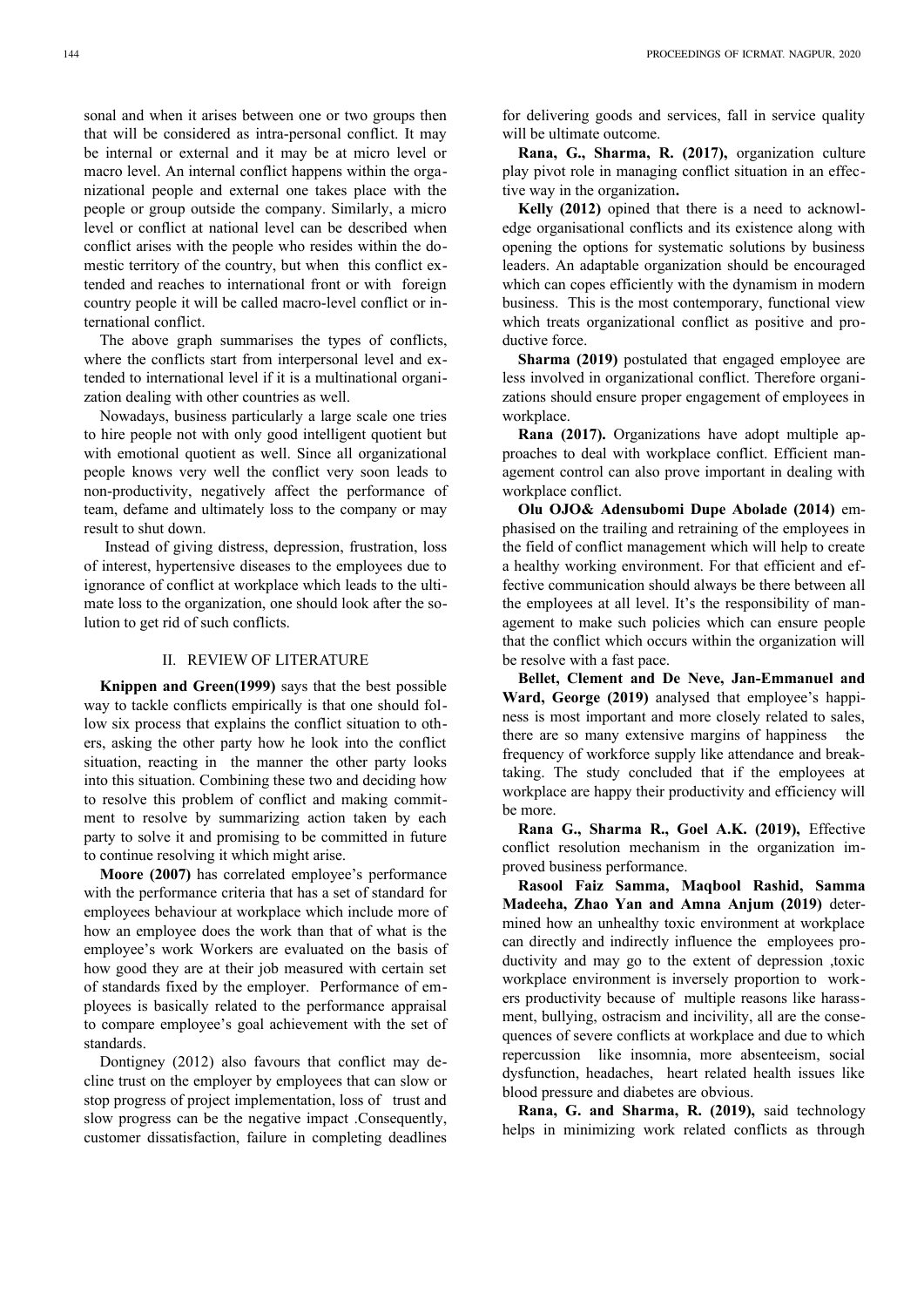technology work allocation can be done in a transparent way.

**Eke John, Chika Ebere, Akintokunbo, Odunayo Oluwarotimi (2020):-**Conflict can be constructive, but it has always been seen as evil, but the constructive one that is conflict management is a high point for any working environment. Conflict management in an organization can create a very good and conducive workplace environment which can be free from violence, resentment, incivility and can be prevented from financial, psychological or physical loss of employees and employer.

#### III. REASONS BEHIND CONFILCT

These days due to globalization and cut-throat competition employees productivity and performance is the priority of a standard organization which put lot of pressure on the employer as well as the employee which may end with distress and conflicts at workplace, a worker cannot work with good productivity under lot of pressure and definitely if he works with such circumstances will result in distress ,conflicts and loss of productivity and ultimately he will leave such organization and a company will lose efficient, highly productive and talented employee as tolerance level is different from person to person.

Basic reasons behind conflicts at the work place can be:-

- Diversify values, customs, attitude personalities and perception is one of the common reason behind conflicts, people from same place, gender or religion makes their group on the basis of their compatibility and doesn't gel with other group.
- \* People with different needs, expectations and communication find difficulty working together in a team.
- Any organization tries to maximize their profit on the cost of minimizing cost and that can be possible by limiting the resources and time which makes worker tensed and stressed, with such circumstances employee generally loses temper and there are chances of *vertical conflict*.
- When some ambiguous kind of roles and responsibilities are given to employees, lot of confusion arises and conflicts too.
- Unclear administrative procedure and sometimes reward structure and decision making strategy makes organization's work culture more complicated and confusing.

#### IV. IMPACT OF CONFLICT

If conflict at workplace continuously be ignored by the employer, it may lead to the serious problem and ultimately some serious outcomes company has to face. It is the responsibility of an HR to settle any kind of conflicts at initial level otherwise the whole blame will come to

him by ignoring such conflicts. Some of the major impact of conflicts at workplace can be:-

- The first most impact is company's reputation which can be harmed by the people who are involved in the conflict and their conflict has not been resolved. When a company is in bad books, it's very difficult to find talented people to hire.
- Unsettled conflicts or the presence of conflict at workplace creates unnecessary tension and stress among the employees which affects their efficiency and productivity. People cannot work in such environment with full dedication and concentration.
- Biased resolution of conflicts create dissatisfaction among the employees besides loss in productivity and efficiency results in project failures, high absenteeism, loss of interest and ultimately loss of customers and profit.
- Unresolved conflicts often accomplish with frequent arguments and may be fight which creates negativity at workplace, even those who are not involved in the conflict may be affected from it.
- Poor communication and misunderstanding affects employees moral which demotivates them to continue with the present job, more employees turnover will happen with such conditions.

# V. SUGGESTIONS

Workplace conflict first of all should not be taken lightly, if a person is well worse with good HR practices and supported by the higher level management people then the chances of conflicts at workplace is least. An organization must embark with HR policies which should be formulated in such a manner so that occurrence of conflict is minimized. Even though conflict occurs it should be resolved immediately without biasness, else biased resolution results in more frustration and demotivation among the employees and will convey wrong message to the employees who are not involved in such conflicts. Some kind of training is also required at initial level in the form of an orientation program or an induction program to let new joiners know that conflict kind of things are not acceptable at this place. If someone found guilty and reason behind any conflict should be penalized immediately to let other employees learn from it. Conflicts between workers and management should be resolved with the common concern, since employee oriented workplace generally exploits employees.

#### VI. LIMITATION

The study is purely qualitative not the quantitative one and it considered only one aspect of conflict on employees but not the employer's effort to minimize it. The analysis was a generalized one which may vary from sector to